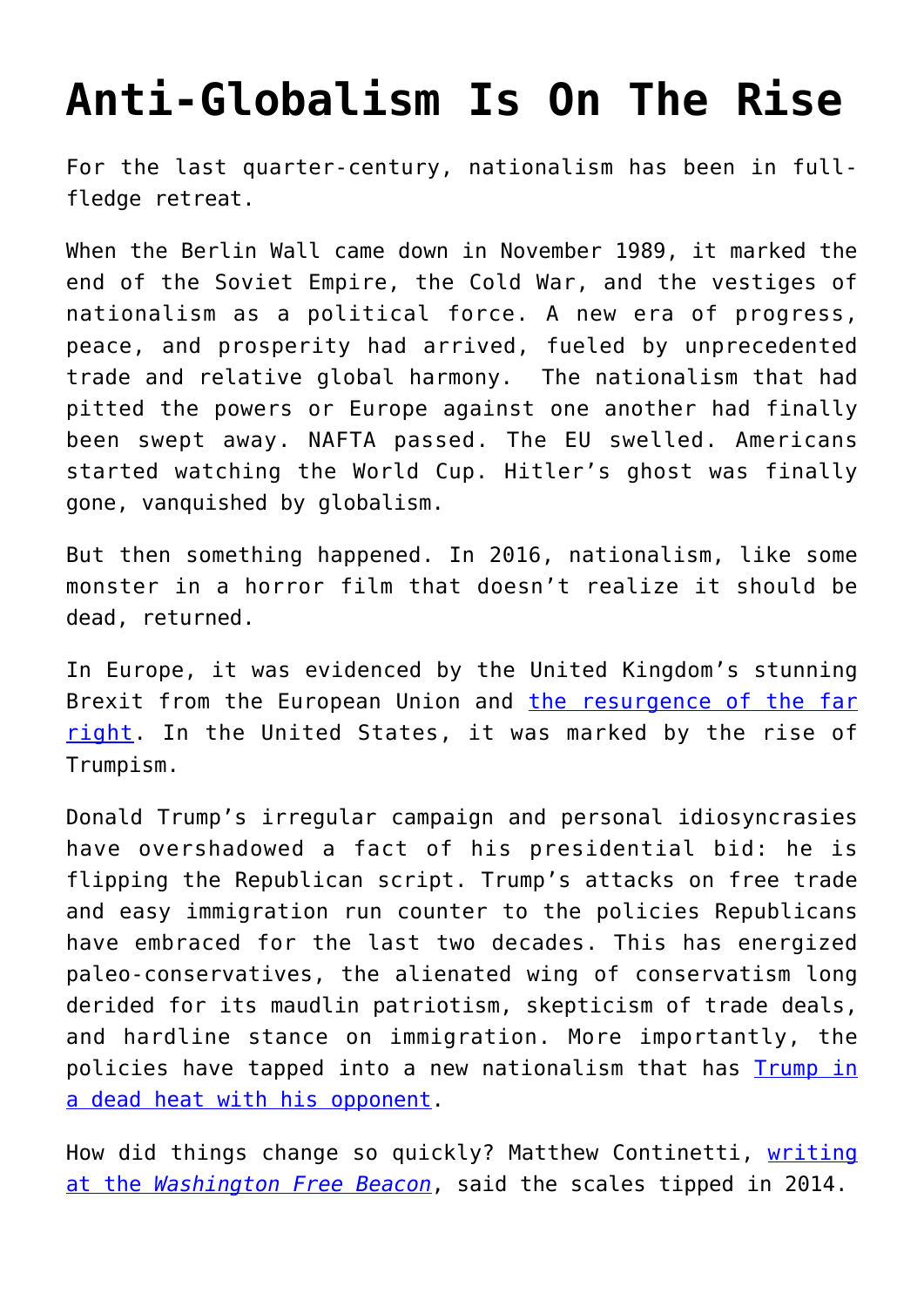*My thesis is that the child migration on our southern border and President Obama's expansion of his executive amnesty to the relatives of minors brought here illegally—despite his repeated insistence that he lacked any such authority—reversed the poles of American politics.*

*No longer are our debates about government. They are about the nation. Do we have one? What are its interests? Who benefits from it?*

I think Continetti's general thesis is right, though other factors are certainly at play. What's interesting is that Donald Trump seemed to figure this out before anyone else.

Cut through the bravado and populism, and one finds antiglobalism at the heart of Trump's messaging. Joshua Mitchell, a professor of political science at Georgetown University, points to this—as well as Trump's rejection of identity politics—as the heart of his campaign. [Via Politico:](http://www.politico.com/magazine/story/2016/09/donald-trump-ideas-2016-214244)

*If you listen closely to Trump, you'll hear a direct repudiation of the system of globalization and identity politics that has defined the world order since the Cold War. There are, in fact, six specific ideas that he has either blurted out or thinly buried in his rhetoric: (1) borders matter; (2) immigration policy matters; (3) national interests, not so-called universal interests, matter; (4) entrepreneurship matters; (5) decentralization matters; (6) PC speech—without which identity politics is inconceivable—must be repudiated.*

From a personality standpoint, Hillary Clinton has been cast as the anti-Trump—calculated, crafted, and cautious. What's interesting is that she is also a perfect ideological foil for Trump on the globalism/identity front. Indeed, from the Clinton Foundation to her support for the Iraq War to her boiler-plate feminism and rhetoric on immigration, Clinton is